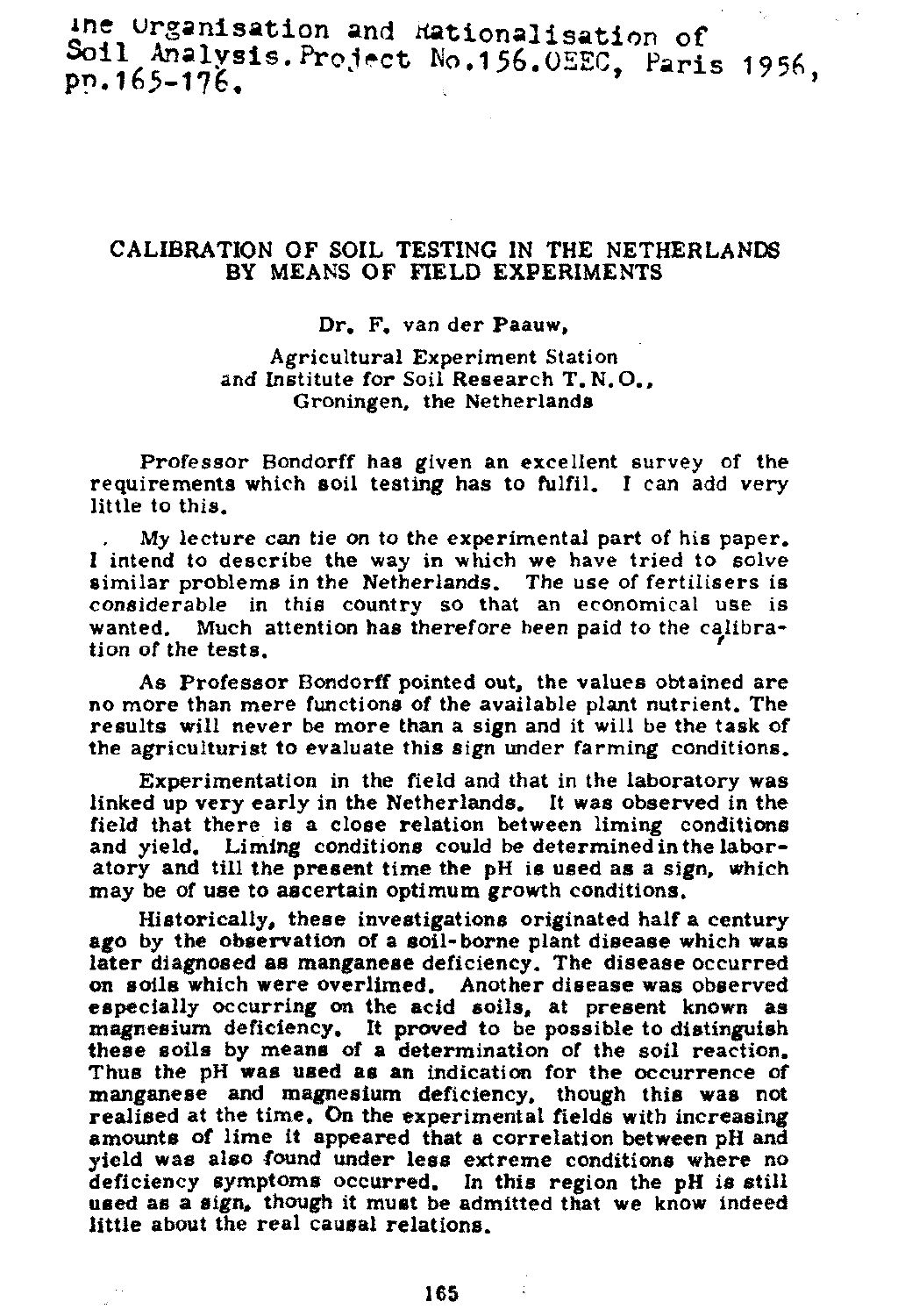The important thing is to evaluate the methods of soil testing under practical farming conditions. It wii! be clear that a small number of experimental fields will not be sufficient for<br>this purpose. Agriculture has multiple aspects : many soil Agriculture has multiple aspects : many soil types, many soil properties, many crops, etc.

The evaluation must be done over the whole scale in which the soil factors vary. Soils with low, medium and high contents of the nutrient concerned must be used for field-trials. This. of the nutrient concerned must be used for field-trials. however, is not sufficient. Other factors which may be influential must also be taken into account and a wide variation of these factors will be necessary too. It is clear that very large numbers of experiments would be required for this purpose. It will, however, be wise to restrict the investigation to what is possible. For practical reasons it is suitable to restrict the size of the region and the variation of the soil type under investigation, to perform the experiments simultaneously and to use one single crop, which is sensitive to the soil factor studied. Of course, the crop must be important from an economic point of view.

The investigation will be facilitated if previous information is available as to the factors which must especially be considered. Preceding experience has taught us, for instance, that the availability of soil potash not only depends on the amount of exchangeable potash, but on the lime level and the clay content of the soil as well. Care should be taken that at any rate these factors are correctly implicated in the investigation. The number of trial-fields depends on the number of factors which are expected to be influential, the extent of the correlations between these factors and the extent of their effects and their interactions. We have found, however, that the extent of the investigation can often be restricted to some tens of trial-fields.

The method described is a simplified application of the method of poly-factor analysis which aims at a complete statistical analysis of all factors determining the yield.

The selection of plots suitable to the layout of a trialfield requires therefore a preliminary soil testing on a relatively large scale.

Figure I shows an example in which the fields intended for experimentation have been selected from results of previous soil testing. The K-value has been plotted both against the lime content and the clay content of the soil (part  $<$  16  $\mu$ ) and also the latter against each other. The choice is made in such a way that the scale of each factor is wide. Besides, occurring correlations between soil factors, such as those between K-value and clay content, are eliminated as much as possible.

Professor Bondorff has pointed out that the calibration of the method must be attained by establishing correlations between the soil tests and differences of yield. By means of statistical methods, the relation between the factor concerned and the reaction of the crop is examined. It is investigated whether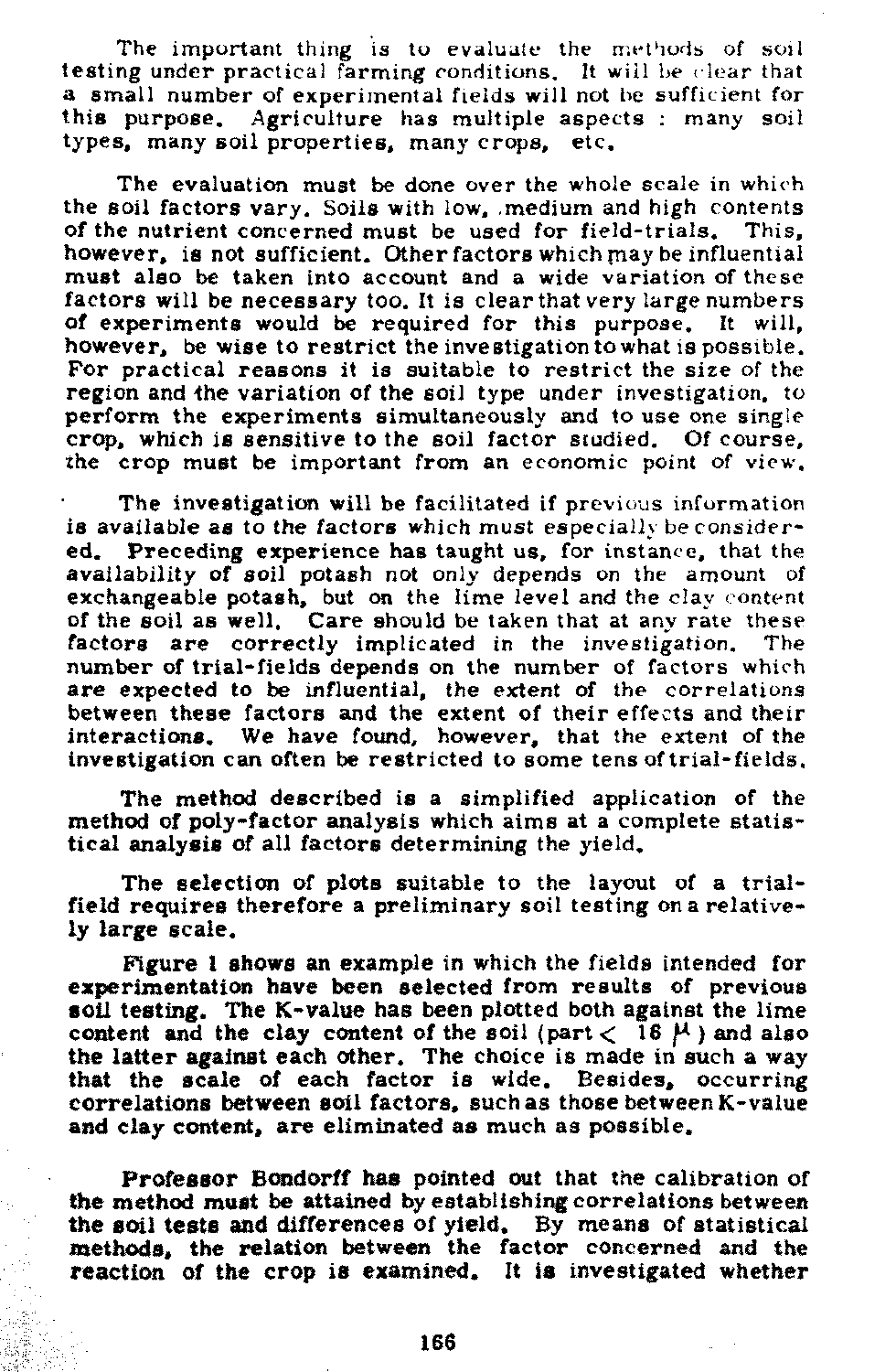other factors affect this relation in such a way that they must be taken into account for the calibration of the soil test. It is not essential whether this is done by means of graphical or mathematical methods.

It is obvious that the reactions of the yields are of considerable importance for the calibration of the soil test. We agree with Professor Bondorff that relative differences are more suitable than absolute ones, as experience has shown us. Our practice is to express the yield obtained without dressing in percentages of the yield which can be obtained on the same field under optimum conditions in regard to the factor examined. 'Then this relative yield, expressed in percentages of the maximum yield, is a measure for the availability of the nutrient in question. Increasing amounts of the fertiliser are therefore added, in order to determine the complete growth curve for this soil. A drawback of this method is, however, that the real maximum capacity of the soil cannot always be estimated in this way, as the effect of large additions of the fertiliser sometimes remains below this. This danger is especially real in dry years, on soils with high fixing power, and especially on grassland.

Another drawback already indicated by Professor Bondroff is that the determination of relatively small differences in yields makes high demands on the accuracy of the experiments. Secondary factors, such as lodging of cereals, may be very disturbing too.

Other properties of the crop which may be of importance for the appreciation of the availability of soil nutrients may therefore be of great use. The determination of the content of the nutrient concerned in the plant, especially of a rather young crop, of visual deficiency symptoms which can be expressed in an arbitrary scale, of qualitative properties such as starch content of potatoes or grain weight of cereals, etc., is often more accurate than the determination of differences of yields. Experience has shown that they are generally sensitive indicators. A great advantage of the use of these indications is that they very often show differences in cases of ample availability of the nutrient by which the yield is not affected. The consequence is that many more data are available to the statistical analysis. A disadvantage of the use of these properties of the crop is of course that a verification is necessary if the yields react principally in the same way and that the results must be interpreted in terms of yields.

When this method is applied, the use of field-trials becomes less necessary. During the war, field experimentation on a large scale was less possible. Then we took large numbers of soil samples and samples of the young crop of single small plots throughout the country, P and K contents of soils and crops were determined and related to each other. The method proved to be very successful, especially on grassland. The soil test for Mg has recently been evaluated by means of deficiency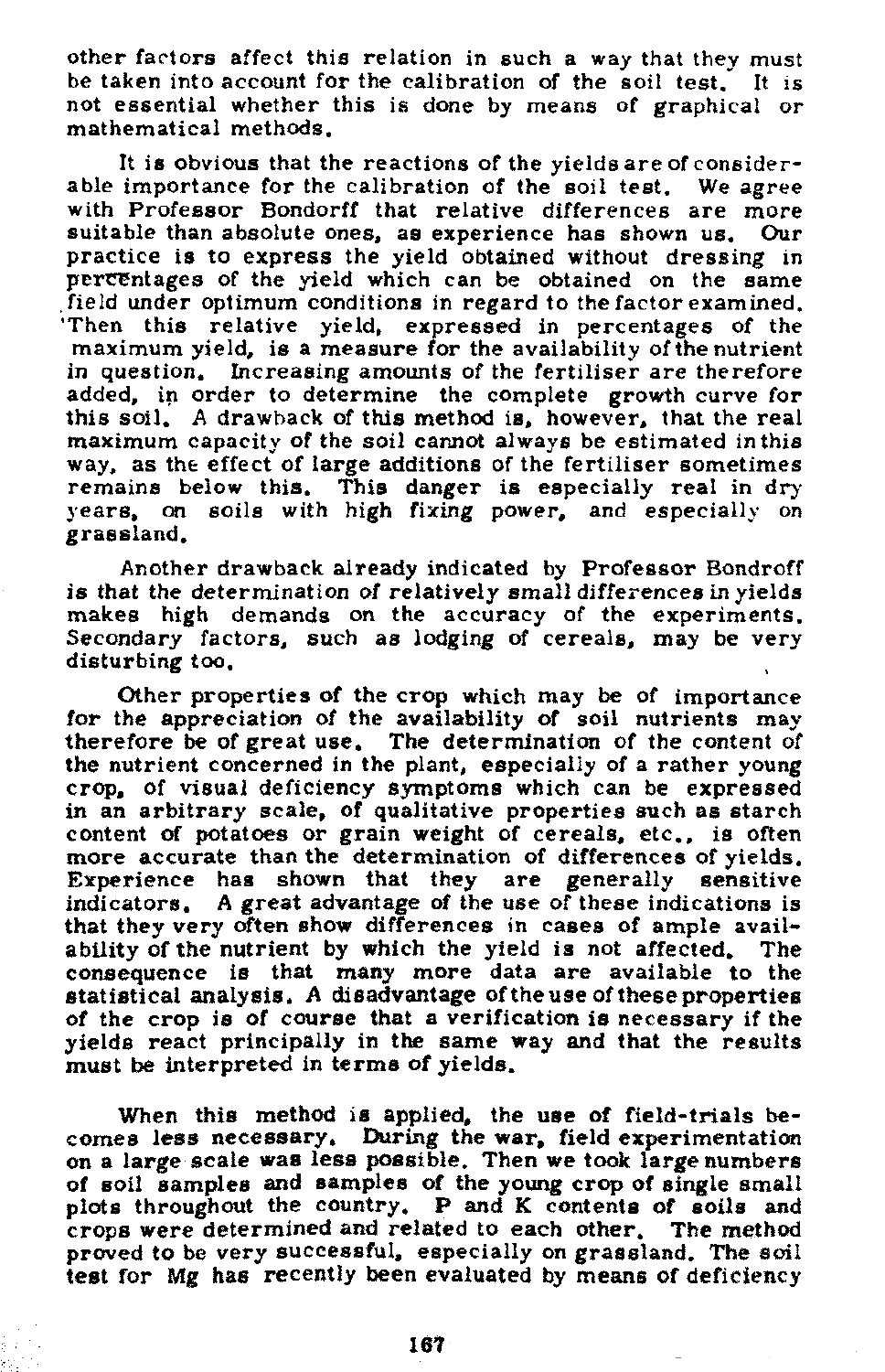Symptoms of cereals observed in farming practice which were expressed in an arbitrary scale.

The relation between the intensity of these deficiency , symptoms (mottling) and the yield was known from former investigations. It was easy, therefore, to establish also the relation between the Mg content of the soil and the yield.

As soon as results, sufficiently in agreement with other, are obtained in a few years' time, the mean result allow for a decision on the value of the test. This is not sufficient, however, for an advisory basis. It is necessary to know the amounts of fertilisers to be given at different fertility levels. Still more important is the knowledge of the long-term effect of the different intensities of yearly application of fertilisers on the status of the soil and the production of crops. For the former, different amounts of fertilisers mus applied on the experimental fields, for the latter longexperiments are required.

These long-term experiments provide also an idea of the need of the different crops and of the total rotation.

For practical reasons, it will be impossible to continue these investigations indefinitely. They are expensive and take much energy. Only the close collaboration between the Experiment Station and the Agricultural Advisory Service has made it possible to accomplish this work. Scientifically, the problem is not completely solved, however. Differences between the results of series of experiments made in different regions or years require a further explanation. In this connection we now returning to the application of the pot experiment. method is not useful for basing on it the advisory work on soil testing, but it may be of great help to determine whether differences found in the field are essential. If this will prove to be the case, more fundamental studies may be carried out as to the causes of the different behaviour.

The advisory schemes are planned in consultation with all specialists concerned. This has been especially the case with the schemes for grassland which take care of the special requirements of grassland. This scheme sets a standard. The local advisers are charged with the practical application of the plan, which, however, could be slightly changed, if desirable ; this method is the same as the one used in Denmark and described by Professor Bondorff.

The value of each method of soil testing depends to a considerable degree on the stability of the soil status concerned. Lime status and phosphate status are rather stable and will not change very quickly under normal agricultural conditions. The status of potash and of magnesium on the other hand is much more variable. Further, the applicability of the test will be more limited if also other soil factors must be taken into consideration for giving accurate advice. This is more unfavourable in the case of potash and magnesium than with lime and phosphate.

The figures which follow give some information about the results of our investigations and may elucidate the foregoing.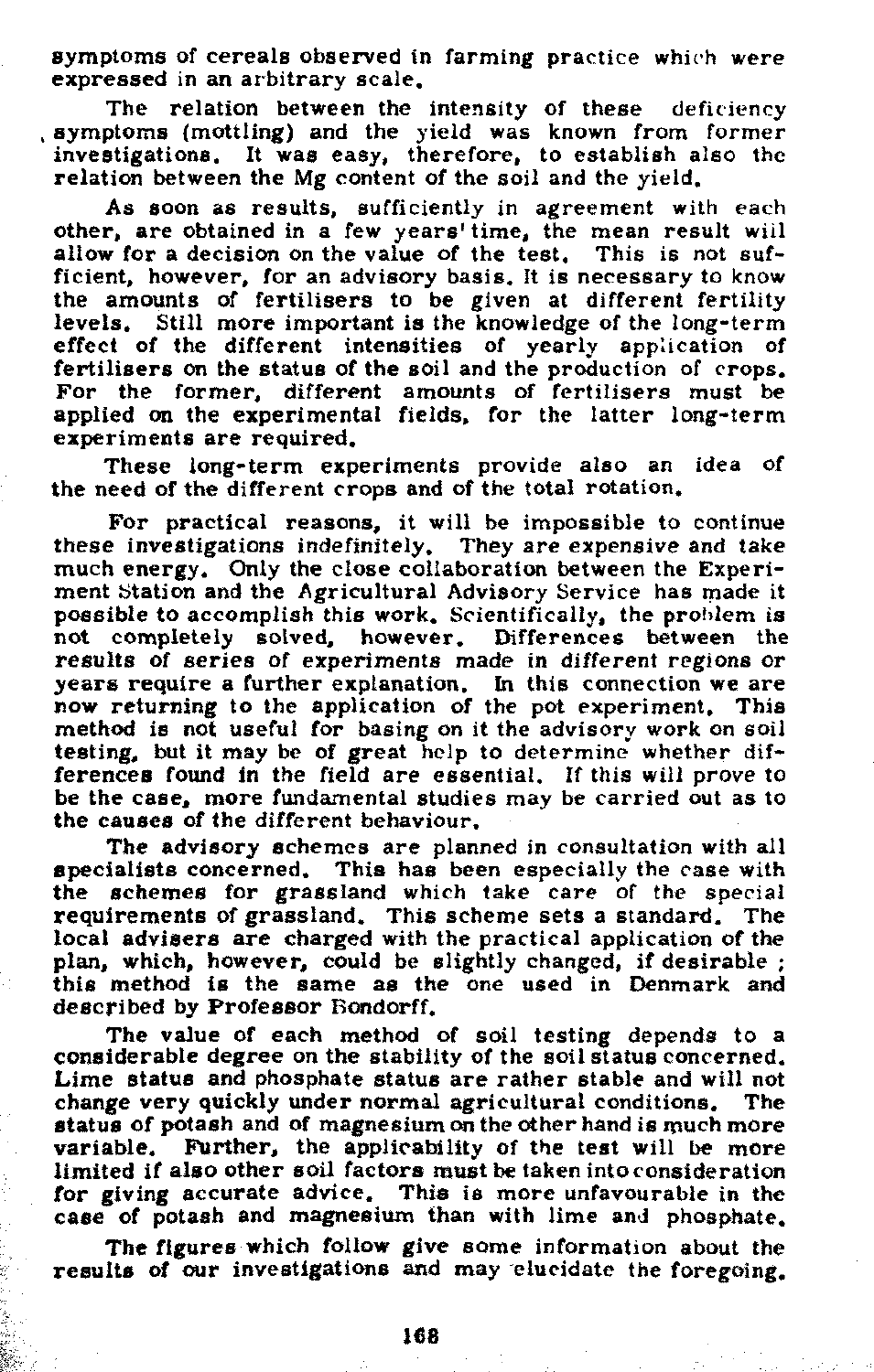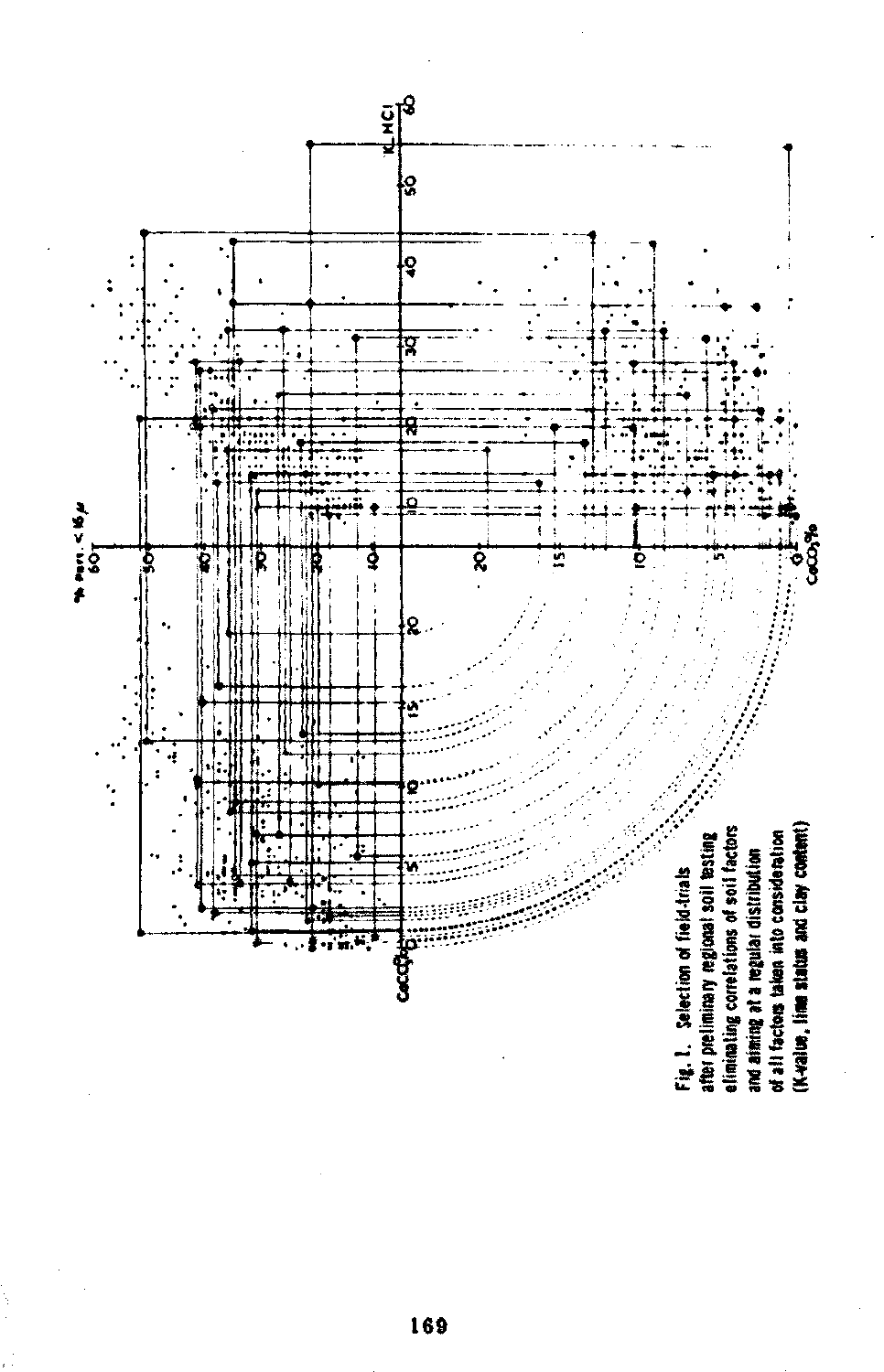





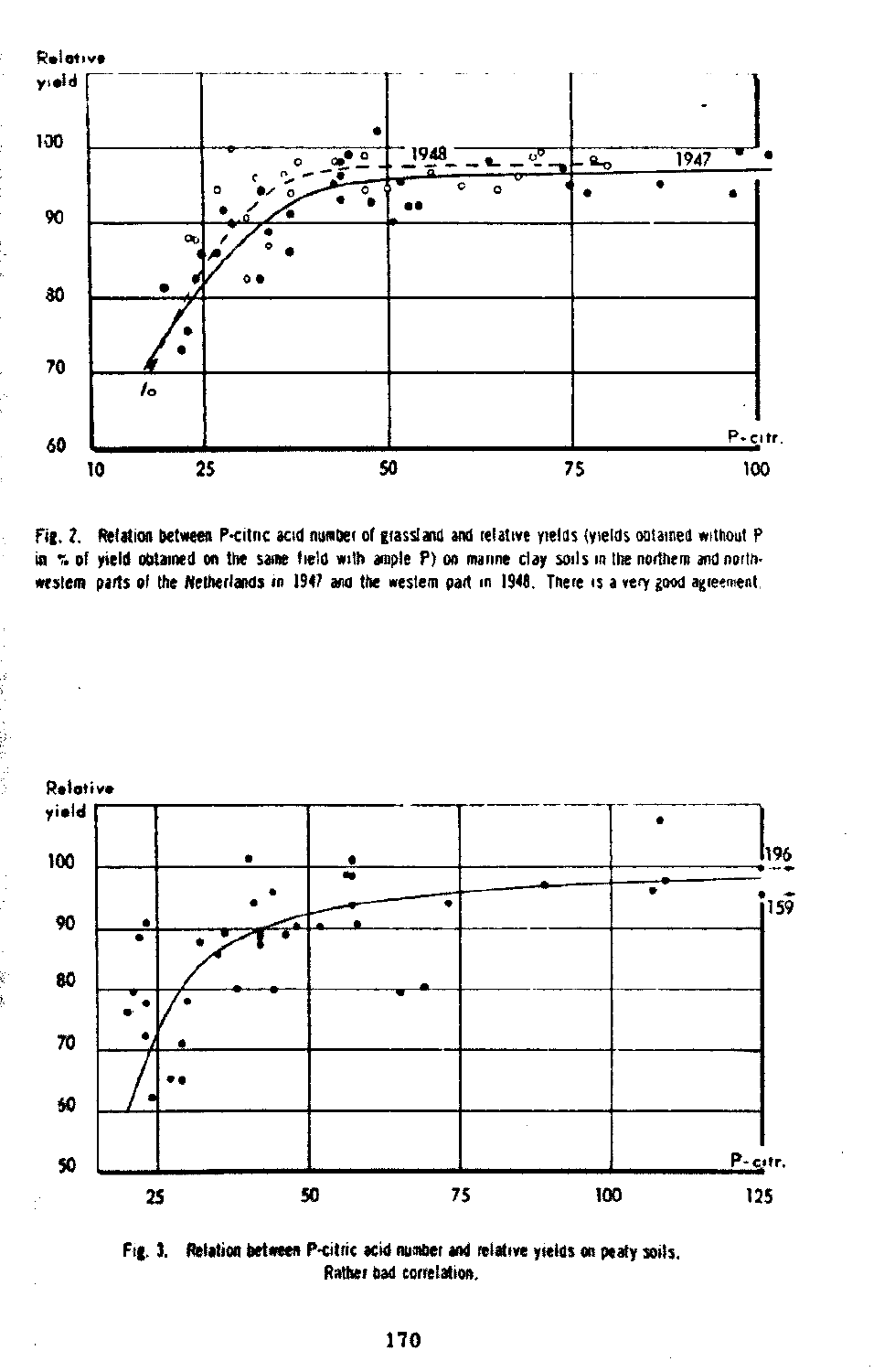





Fig. 5. Average relations between P-citric acid numbers and relative yields as found on marine (3 years) and fluviatile (1 year) clay soils, loess soils (2 years), peaty soils (2 years) and sandy soils (3 years). These averages provided the foundation for an advisory scheme,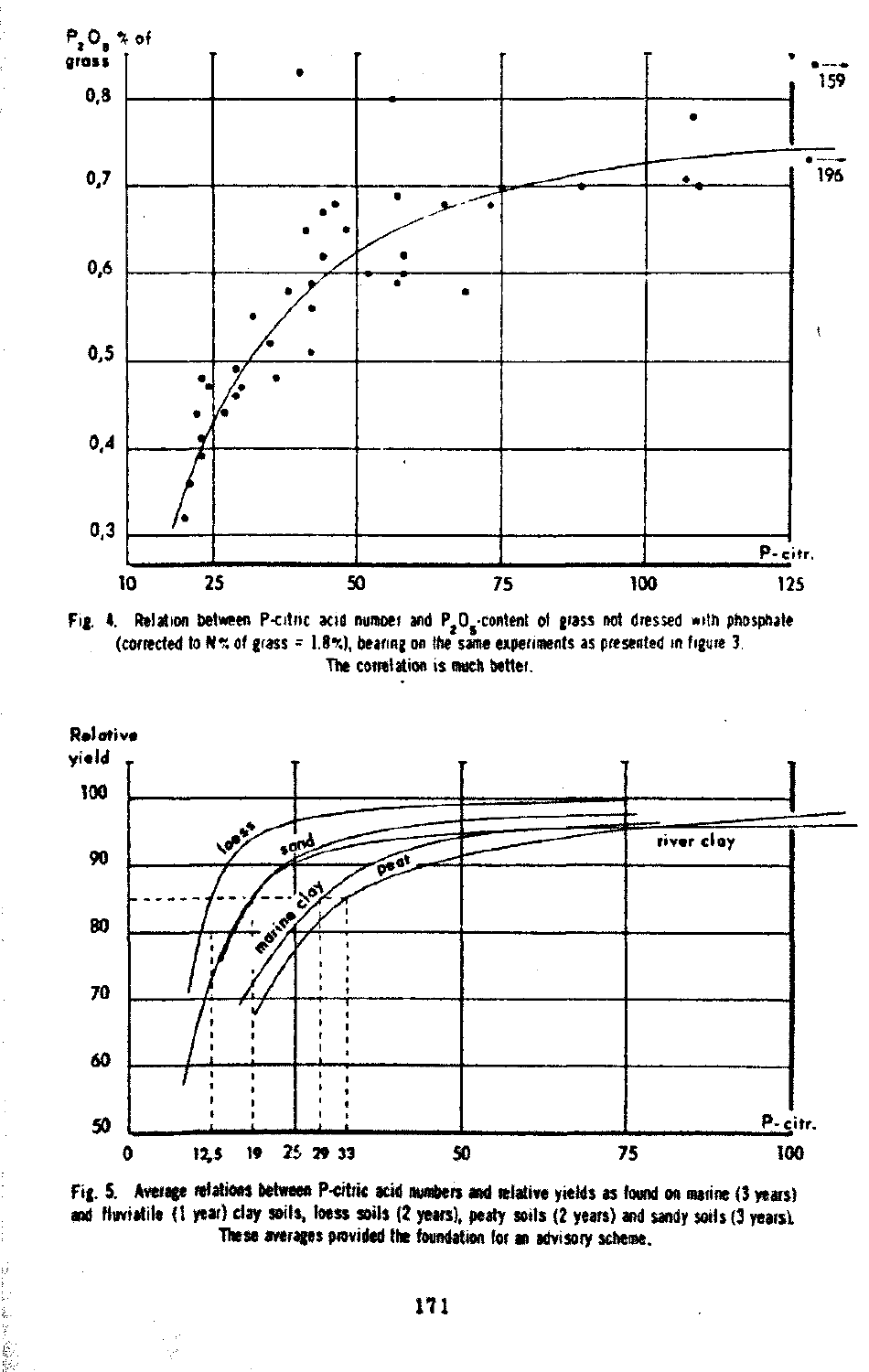









B. After <del>elimination of the influences of line</del> status and clay content (showing high corr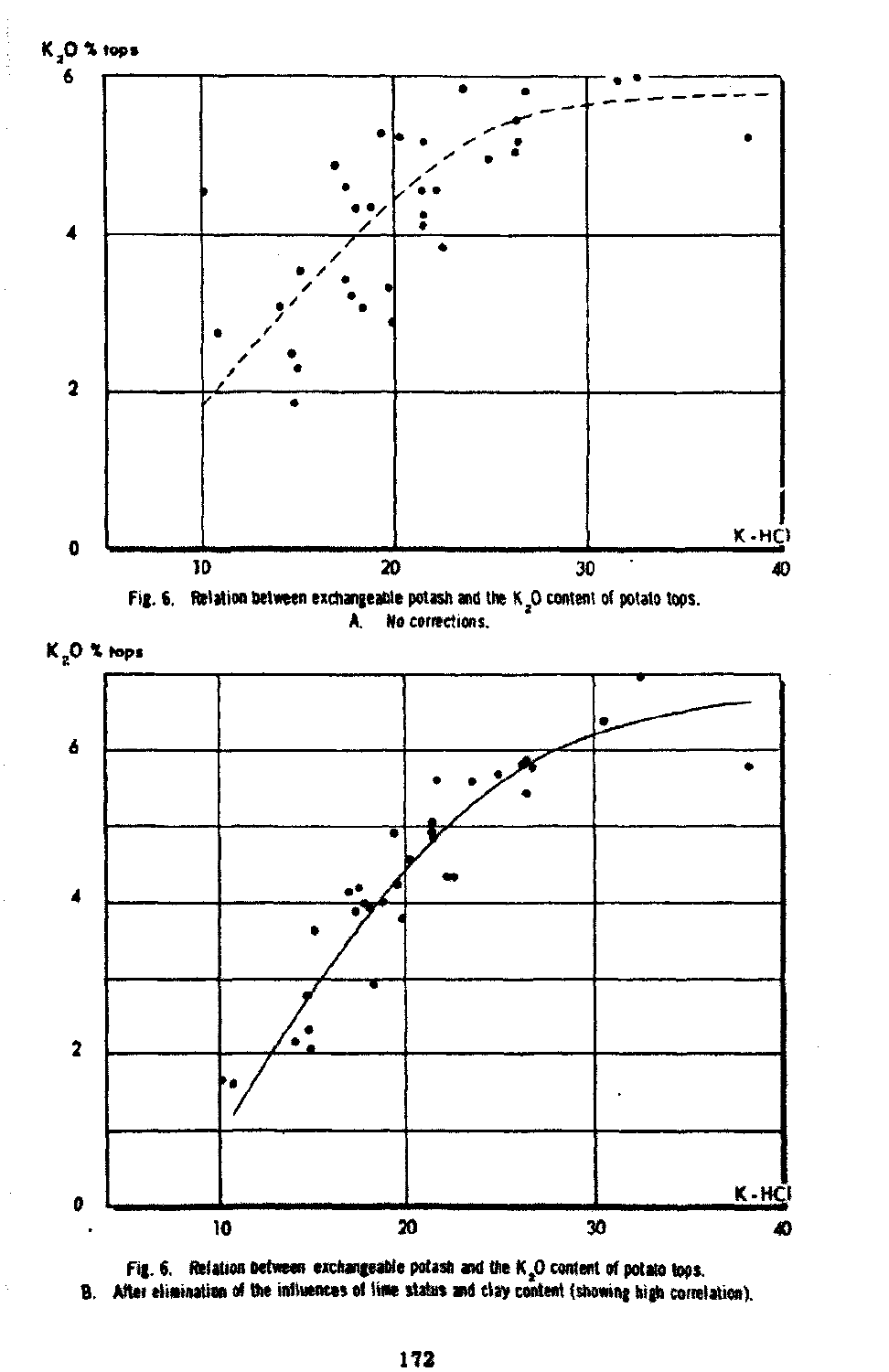

Fig. 7. Relation between line status (Irb-value) and K<sub>2</sub>O-content of potato tops (deviations from the mean content) after elimination of the influences of K-value and clay content (showing i.a. lime-K antagonism).



Fig. 8. Relation between clay content (particles < 16  $\mu$ ) and K<sub>2</sub>O-content of potato tops after elimination of the influence of K-value and lime status. Heavy soils need a higher K-value.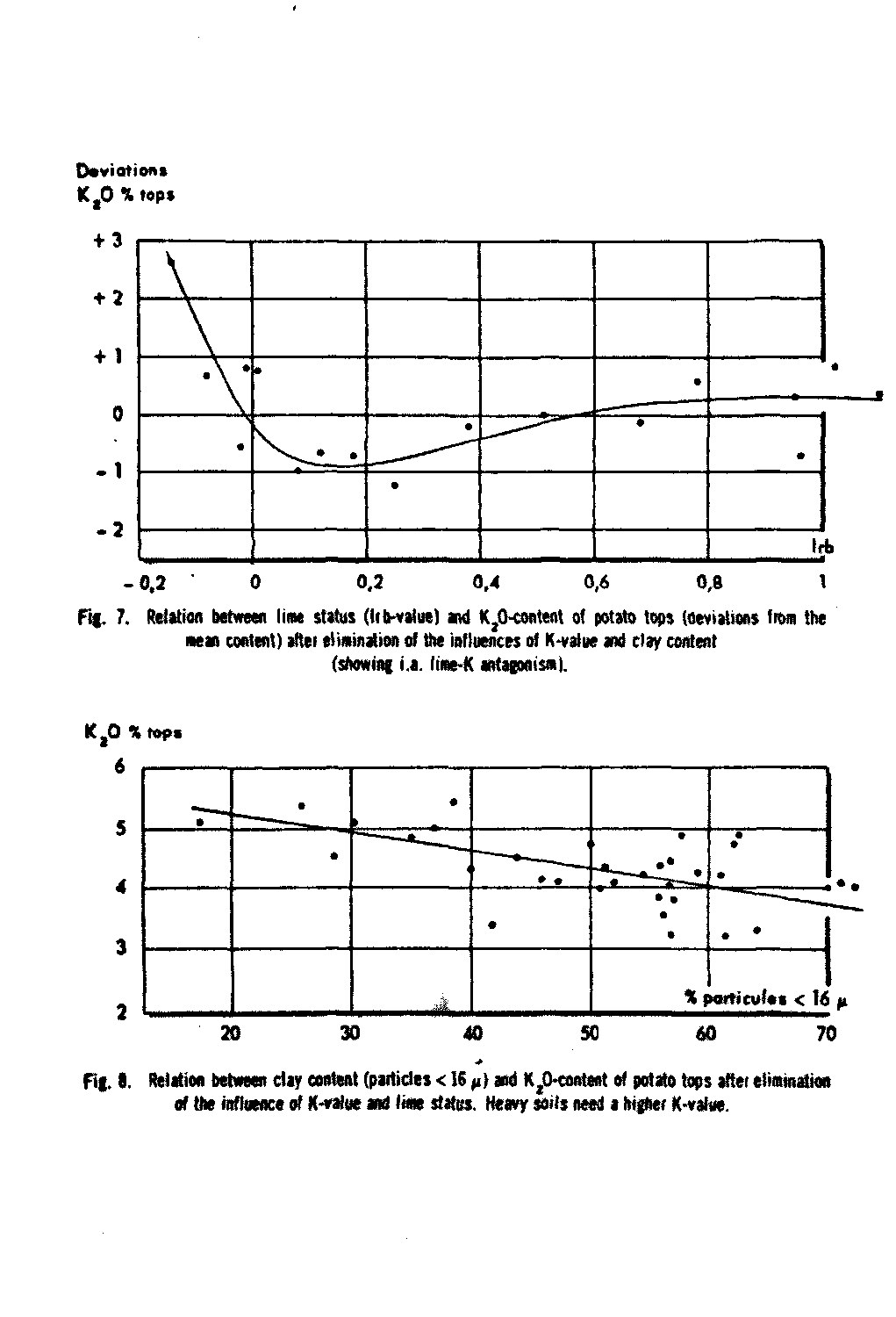

Fig. 9. Relation between exchangeable potash and K<sub>a</sub>O-content of potato tops in a pot experiment with clay soils of different origin. No significant differences were noted though the field experiments had given no concordant results.



Fig. 10. Relation between K-value and "under water weight" of potatoes. The latter is used here with success as an index for the value of the soil test.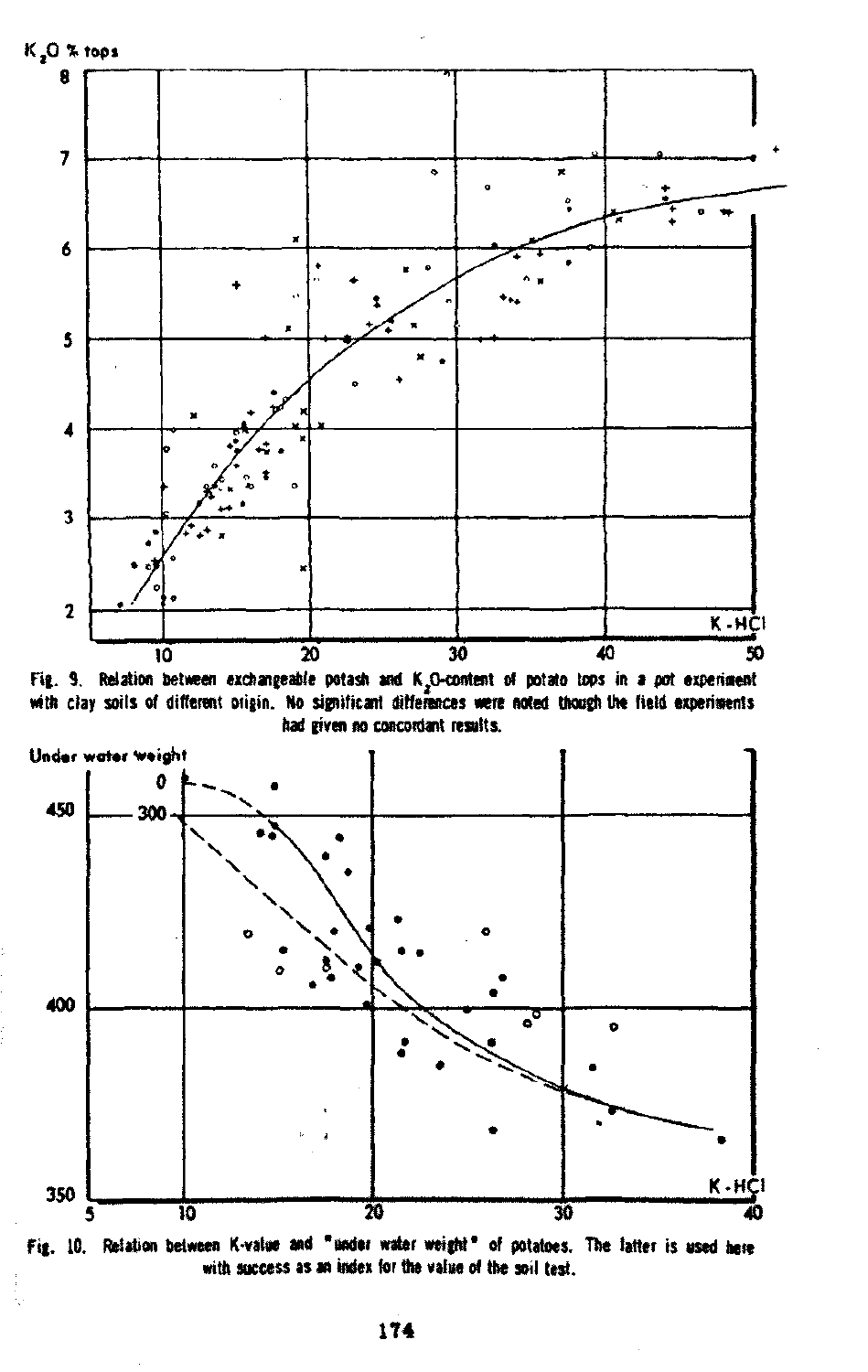